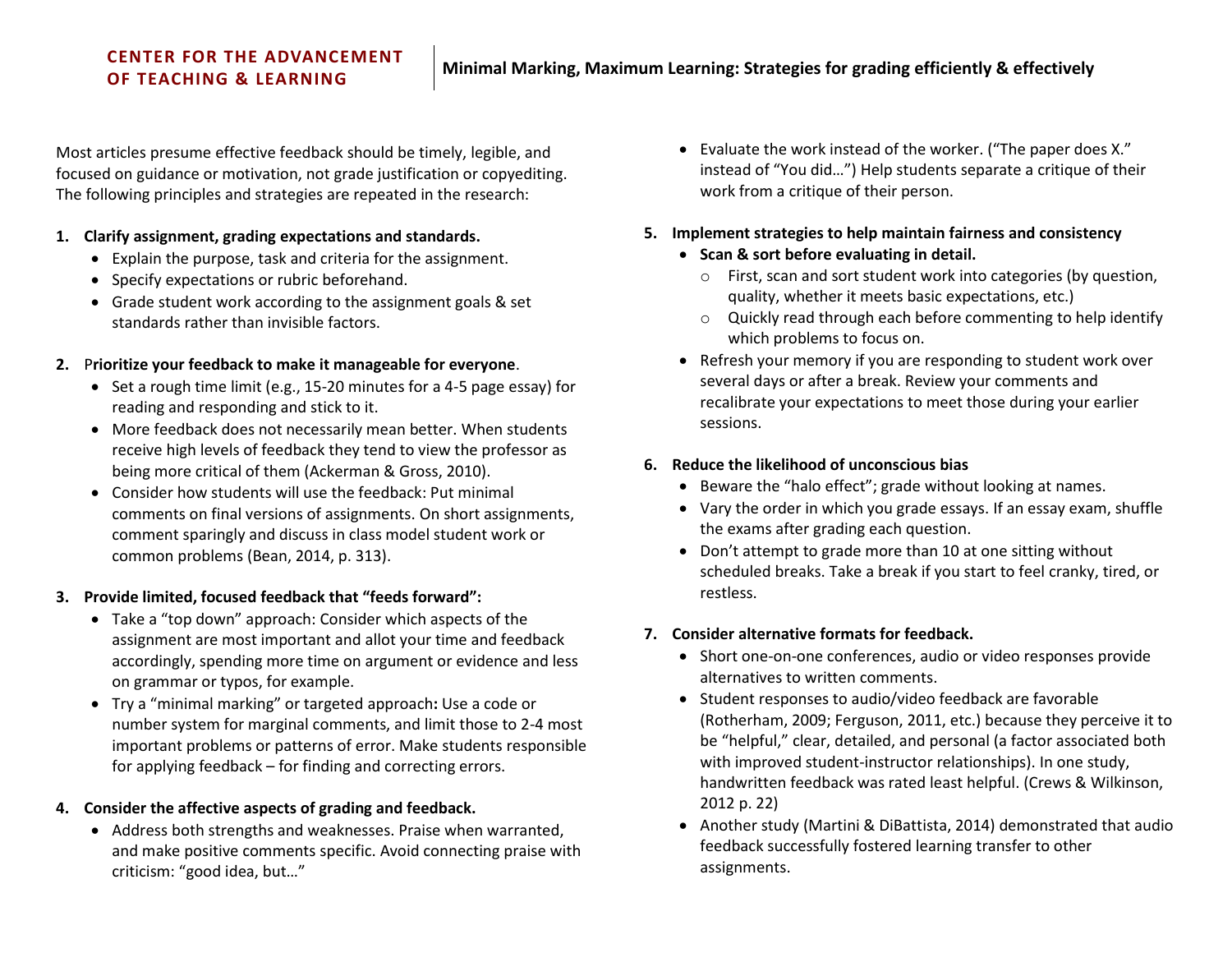- **8. Provide reader-based feedback or "revision-oriented" (Bean, 2014) comments**.
	- **Writer-based comments** identify problems using the technical language of writers as codified in dictionaries and handbooks. Often focusing mainly on judgments or criticism, they tell the writer what is good or bad about the draft.
	- **Reader-based comments**, in contrast, provide what Peter Elbow, in *Writing Without Teachers* (1998, 2<sup>nd</sup> ed.), calls a "movie of your mind" while reading; they tell the writer where the draft is working or not working —where the reader is excited or lost. Reader-based comments give information about what's in the reader's mind while reading the draft. Research shows that reader-based comments promote revision more effectively than writer-based comments.

#### **References**

- Ackerman, D. S., & Gross, B. L. (2010). Instructor feedback: How much do students really want? *Journal of Marketing Education*, 32(2), 172-181.
- Bean, John. (2011) *Engaging Ideas*. San Francisco: Jossey-Bass.
- Carless, D. (2006). Differing perceptions in the feedback process. *Studies in Higher Education*, 31 (2), 219-233.
- Chanock, K. (2000). Comments on essays: Do students understand what tutors write? *Teaching in Higher Education*, 5(1), 95-105.
- Crews, T., & Wilkinson, K. (2012). Immersive feedback preferred by business communication students. *Delta Pi Epsilon Journal*, LIV(1), 41-51.
- Ferguson, P. (2011). Student assessment of quality feedback in teacher education. *Assessment and Evaluation in Higher Education*, 36, 51-62.
- Holmes, L. E., & Smith, L. J. (2003). Student evaluations of faculty grading methods. *Journal of Education for Business*, 78(6), 318-323.
- Martini, Tanya and DiBattista, David (2014) "The Transfer of Learning Associated with Audio Feedback on Written Work," *The Canadian Journal for the Scholarship of Teaching and Learning*: Vol. 5: Iss. 1, Article 8.
- Rodway-Dyer, S., Knight, J., & Dunne, E. (2011). A case study on audio feedback with geography undergraduates. *Journal on Geography in Higher Education*, 35, 217-231.
- Smith, L. J. (2008). Grading written projects: What approaches do students find most helpful? *Journal of Education for Business*, 83(6), 325-330.

#### **Comparing writer-based and reader-based commentary**

| <b>WRITER-BASED</b>                                            | <b>READER-BASED</b>                                                                                                                                                     |  |
|----------------------------------------------------------------|-------------------------------------------------------------------------------------------------------------------------------------------------------------------------|--|
| This paragraph needs a topic<br>sentence.                      | Can you clarify the point of this<br>paragraph?                                                                                                                         |  |
| Your introduction is weak.                                     | I'm confused by the first line. It's hard<br>to see how it relates to what follows.                                                                                     |  |
| You need to insert a thesis<br>statement in your introduction. | I had trouble understanding the case<br>you were making. Where do you state<br>your thesis?                                                                             |  |
| Your use of figures is inaccurate.                             | How does Figure 4 support your<br>argument?                                                                                                                             |  |
| Your argument is full of non<br>sequiturs.                     | Can you clarify the argument here? I'm<br>not sure how you got from A to B.                                                                                             |  |
| You should never include                                       | I was left wondering why you included                                                                                                                                   |  |
| Your transitions need work.                                    | I can't understand how ______ connects<br>to the following paragraph about _                                                                                            |  |
| Your argument was unconvincing.                                | I started out believing your case, but as<br>it went on I became more and more<br>skeptical until I began to question even<br>the first part that I'd found convincing. |  |
| Your piece needs a lot of work.                                | For the next draft, I would be more<br>convinced by your essay if you focused<br>more on the following three issues:                                                    |  |